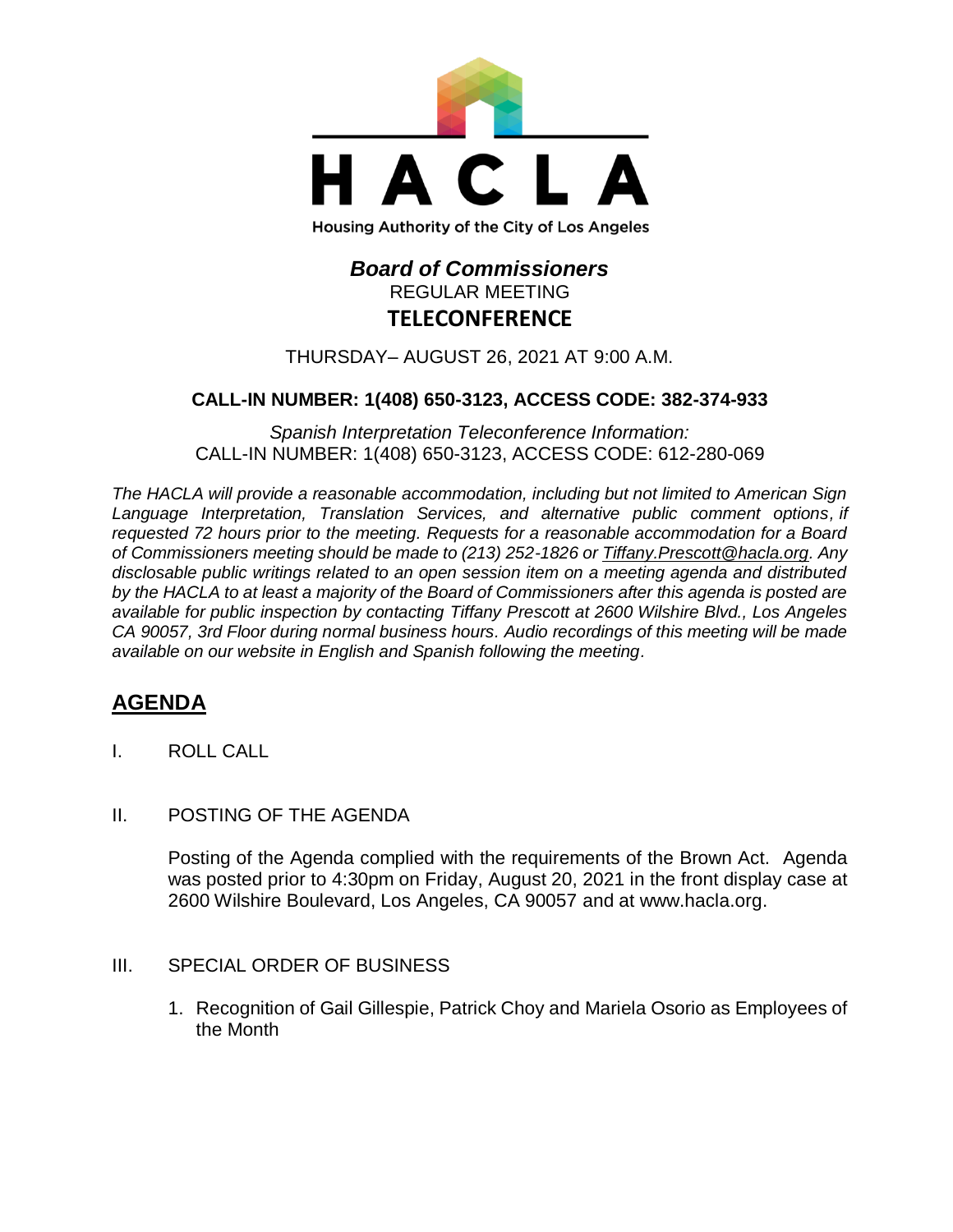### IV. PUBLIC COMMENT INSTRUCTIONS

#### **\****Please note special Teleconference Public Comment Instructions*

MEMBERS OF THE PUBLIC WHO WISH TO SPEAK ON ANY ITEM ARE REQUESTED TO SUBMIT A **WRITTEN COMMENT** TO THE BOARD SECRETARY FOR EACH ITEM THEY WISH TO ADDRESS. **THE DEADLINE FOR WRITTEN COMMENTS IS WEDNESDAY, AUGUST 25, 2021 AT 12:00PM. ALL WRITTEN COMMENTS SHOULD BE SUBMITTED VIA EMAIL TO [TIFFANY.PRESCOTT@HACLA.ORG.](mailto:TIFFANY.PRESCOTT@HACLA.ORG) PLEASE MAKE SURE EMAIL INCLUDES NAME, AGENDA ITEM NUMBER, AND ADDRESS/ORGANIZATION FOR WHOM YOU REPRESENT. WE ALSO ASK THAT ALL COMMENTS BE LIMITED TO 500 WORDS OR LESS.** THE SECRETARY WILL PROVIDE ALL WRITTEN COMMENTS TO THE BOARD FOR REVIEW PRIOR TO THE AUGUST 26, 2021 BOC MEETING. THE SECRETARY WILL ALSO READ EACH PUBLIC COMMENT INTO THE RECORD AT THE TIME THE ITEM IS CONSIDERED.

THE PURPOSE OF PUBLIC COMMENT IS TO ALLOW THE PUBLIC TO ADDRESS THE BOARD AND THE BOARD IS INTERESTED IN HEARING FROM MEMBERS OF THE PUBLIC, STAKEHOLDERS AND INTERESTED PARTIES. HOWEVER, SPEAKERS ARE ASKED TO EXERCISE COURTESY AND CONSIDER THE RIGHTS OF OTHER SPEAKERS BY ADHERING TO THE SPECIAL TELECONFERENCE PUBLIC COMMENT INSTRUCTIONS AND IF POSSIBLE REFRAIN FROM UNNECESSARY REPETITION IN THEIR COMMENTS.

- V. PRESIDENT AND CEO ADMINISTRATIVE REPORT
	- 1. Monthly Oral Report
- VI. BOARD BUSINESS ITEMS
	- A. Items for Discussion
		- 1. Proposed Resolution Authorizing the President and CEO, or Designee, to Solicit Innovative Developer, Investment, Acquisition and Other Partnerships to Expand the Affordable Housing Portfolio of the Housing Authority of the City of Los Angeles
		- Contact: Geoffrey Moen, Director of Development Services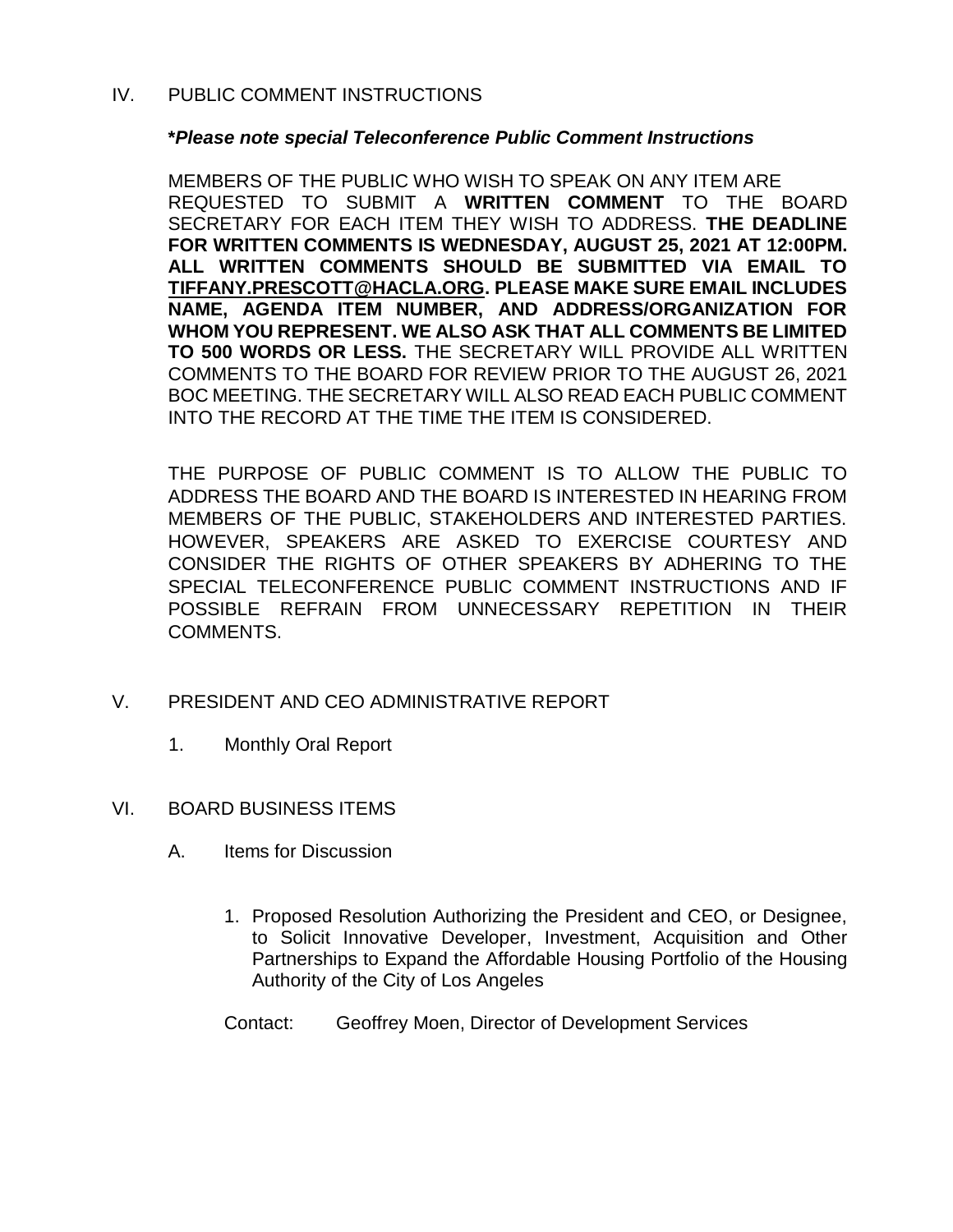2. Proposed Resolution Approving the Acquisition of the Following Two (2) Real Property Assets at Fair Market Value: (1) 6521 Brynhurst Avenue, Los Angeles, California 90043, for \$17,340,000, and (2) 7639 Van Nuys Boulevard, Los Angeles, California 91405, for \$16,600,000, in Anticipation of the California Department of Housing and Community Development's ("HCD") Expected Notice of Funding Availability for the Homekey Program in Partnership with the City of Los Angeles; Approving and Authorizing the Execution and Delivery of All Related Documents; Certificates and Agreements, Including Purchase and Sale Agreements, and HCD Standard Agreements, Making a Determination That These Acquisitions are Exempt from Environmental Review Under the California Environmental Quality Act; and the Undertaking of Various Actions in Connection Therewith

Contact: Geoffrey Moen, Director of Development Services

3. Proposed Resolution Authorizing the President and CEO, or Designee, to Execute a Contract with Del Richardson and Associates, Inc. for an Initial One (1) Year Term with Four (4) One-Year Options to Extend, to Provide Resident Relocation Planning Services Associated with Phase II of the Jordan Downs Redevelopment Project, Pursuant to a Contract Award Under RFP HA-2021-100 for a Total Amount Not-to-Exceed \$650,000

Contact: Geoffrey Moen, Director of Development Services

4. Proposed Resolution Authorizing the President and CEO to Execute an Amendment to the Long-Term Ground Lease, An Amendment to the Disposition and Development Agreement, A Revised Authority Loan Documents and Other Related Documents with Jordan Downs Phase 1B, LP ("Partnership") to Reduce the Ground Lease Note to \$1,294,057, Increase the Interest Rate to 5% Simple Interest on All HACLA Loans and to Transfer the Park Development Responsibility from the Partnership to an Additional Services Agreement with The Michaels Organization, and to Undertake Various Actions in Connection Therewith to Allow for the Permanent Conversion of Financing for Phase IB ("New Harvest") at Jordan Downs

Contact: Geoffrey Moen, Director of Development Services

5. Proposed Resolution Authorizing the President and CEO, or Designee, to Enter Into a First Amendment to the Disposition and Development Agreement with Rose Hill Courts II Housing Partners, L.P. for Rose Hill Courts – Phase II, a 96 Unit Affordable Housing Residential Development, to Revise the Land Acreage for the Property to Provide Flexibility for the Long Term Use Maintenance of a Central Open Space Parcel, and to Execute Any and All Documents and Agreements Related Thereto Including a Construction Access Agreement and to Undertake Various Actions in Connection Therewith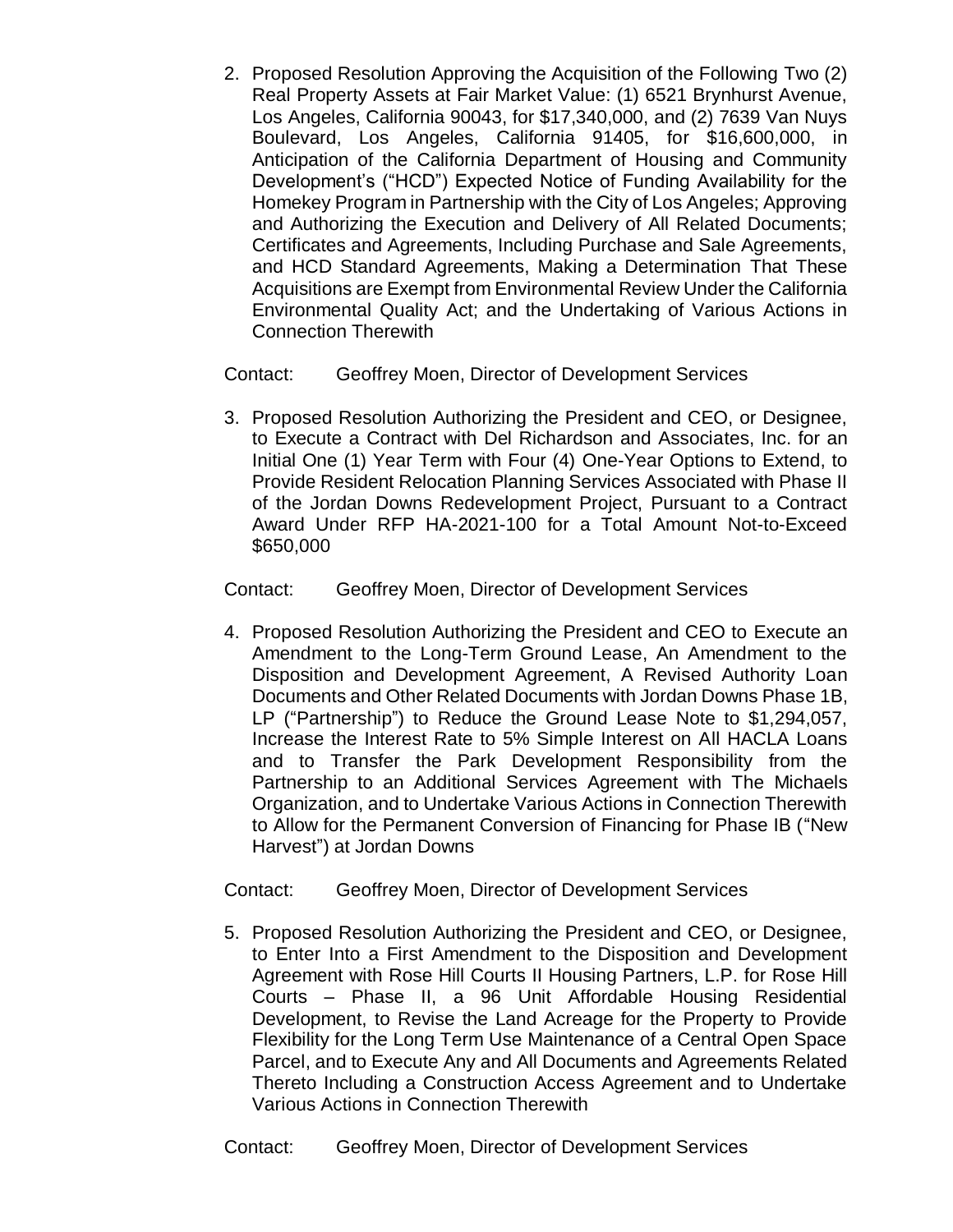### B. Consent Items

Routine business items are assigned to the consent agenda. These items will be approved by the Board in one motion. A Commissioner may request any consent agenda item be removed, discussed or acted upon separately. Items removed from the consent agenda for separate action will be considered in the "Excluded Consent Items" section below.

1. Proposed Resolution Authorizing the President & CEO, or Designee, to Execute a Contract with HD Supply Facilities Maintenance, LTD, for an Initial One-Year Term with Four (4) One-Year Options to Extend, for As-Needed Maintenance, Repair, Operating Supplies and Related Products for a Total Amount Not-to-Exceed \$16,000,000 Including Sales Tax

Contact: Marisela Ocampo, Director of Housing Services

2. Proposed Resolution Authorizing the President and CEO, or Designee, to Execute a One-Year Contract with One-Year Option to Renew, with Sun Life Assurance Company of Canada, for Employee Mandatory Group Short/Long Term Disability Insurance Coverage

Contact: Annie Markarian, Director of Labor and Employee Relations

3. Proposed Resolution Authorizing the President and CEO, or Designee, to Execute a One-Year Contract with a One-Year Option to Renew, with Sun Life Assurance Company of Canada, for Employee Mandatory Group Life Insurance and Voluntary Term Life Insurance Coverage

Contact: Annie Markarian, Director of Labor and Employee Relations

4. Proposed Resolution Authorizing the President and CEO, or Designee, to Purchase Commercial General Liability, Law Enforcement, Lead-Based Paint Liability and Property Insurance from Housing Authority Insurance Group for All HACLA Owned and Leased Properties and to Execute Related Actions

Contact: Annie Markarian, Director of Labor and Employee Relations

5. Proposed Resolution Authorizing the President and CEO, or Designee, to Execute Amendment No. 8 to Contract (HA-2015-98 (2016) with Intratek Computer, Inc. ("Intratek"), to Extend the Contract Term for One Additional Year and Increase the Contract Amount to \$14,093,064 for Information Technology Support Services

Contact: Luis Yataco, Director of Information Technology

6. Proposed Resolution Authorizing the President and CEO, or His Designee, to Write Off Uncollectible Accounts Receivable Including \$59,934 for Public Housing Rental Units, \$140,057 for Non-Public Housing Rental Units, and \$481,158 for Section 8 Programs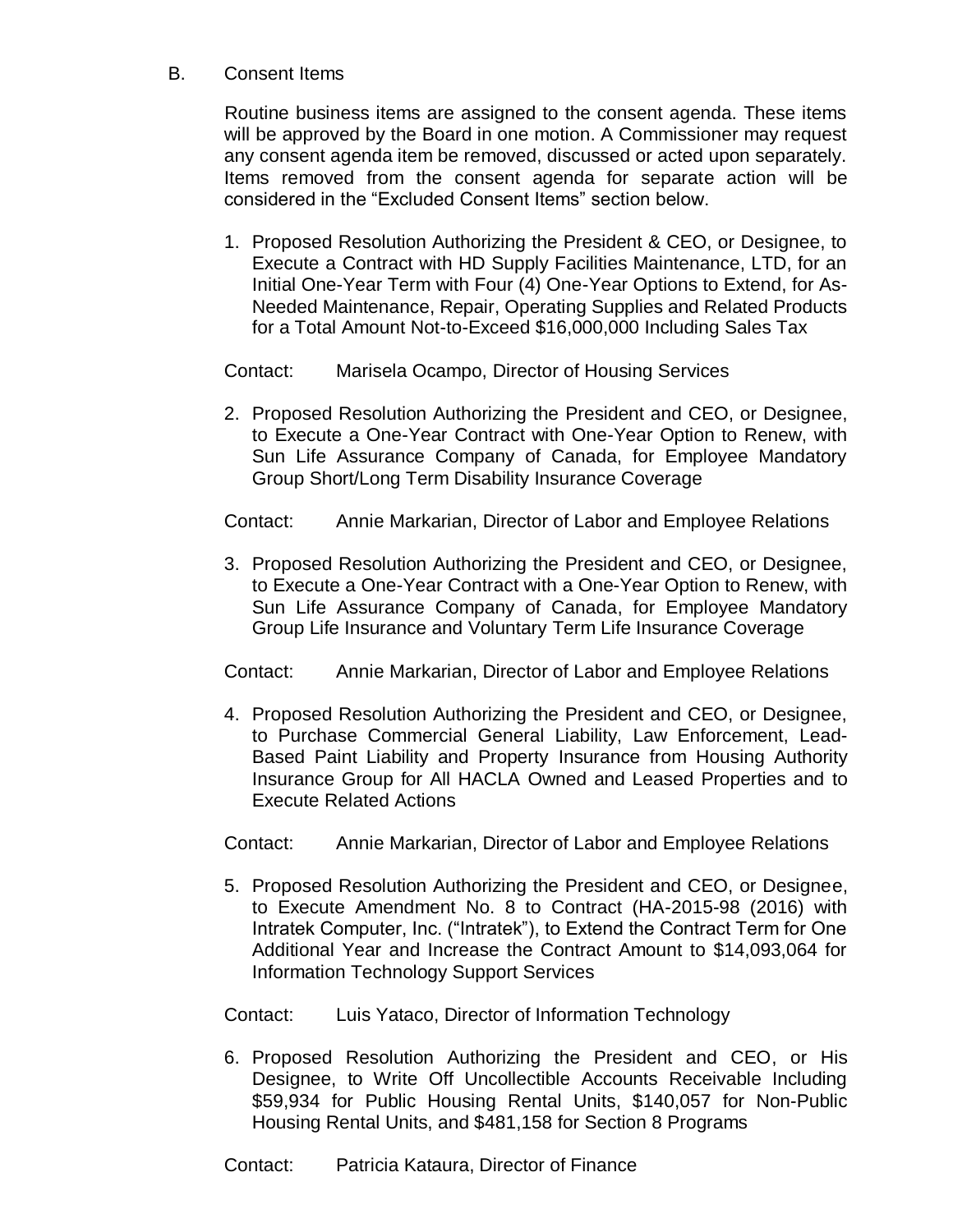- 7. Proposed Resolution Authorizing the President and CEO, or Designee, to Partner with the State Department of Health Care Services Pursuant to the California Community Transition Project by Entering Into Two Contracts with Their Lead Organizations, to Provide Referrals, Case Management, and Supportive Services for the NED Category 2 HCV Program
- Contact: Carlos VanNatter, Director of Section 8
- 8. Proposed Resolution of the Board of Commissioners Approving Amendment of the Youth Protection Policy for Service Providers
- Contact: Howard Baum, Deputy General Counsel
- 9. Proposed Resolution Adopting Rosenberg's Rules of Order for the Governance of Meetings of the Board of Commissioners
- Contact: James Johnson, General Counsel
- 10.Pueblo Del Sol Phase I and II Rehabilitation Progress Report Through the End of Q2 2021

## **RECEIVE AND FILE**

- Contact: Geoffrey Moen, Director of Development Services
- 11.Jordan Downs Redevelopment Project Quarterly Progress Report (Q2 2021)

### **RECEIVE AND FILE**

Contact: Geoffrey Moen, Director of Development Services

12. FY 2021 2<sup>nd</sup> Quarter Budget Status Report

#### **RECEIVE AND FILE**

Contact: Marlene Garza, Chief Administrative Officer

- C. Excluded Consent Agenda Items
- D. Agenda Items for Future Board of Commissioner Meetings

Commissioners may direct staff to add agenda items for future Board meetings.

#### VII. GENERAL PUBLIC COMMENT

MEMBERS OF THE PUBLIC WHO WISH TO SPEAK ON ANY NON-AGENDIZED PUBLIC INTEREST ITEM CAN ADDRESS THE BOARD DURING THE GENERAL PUBLIC COMMENT PERIOD